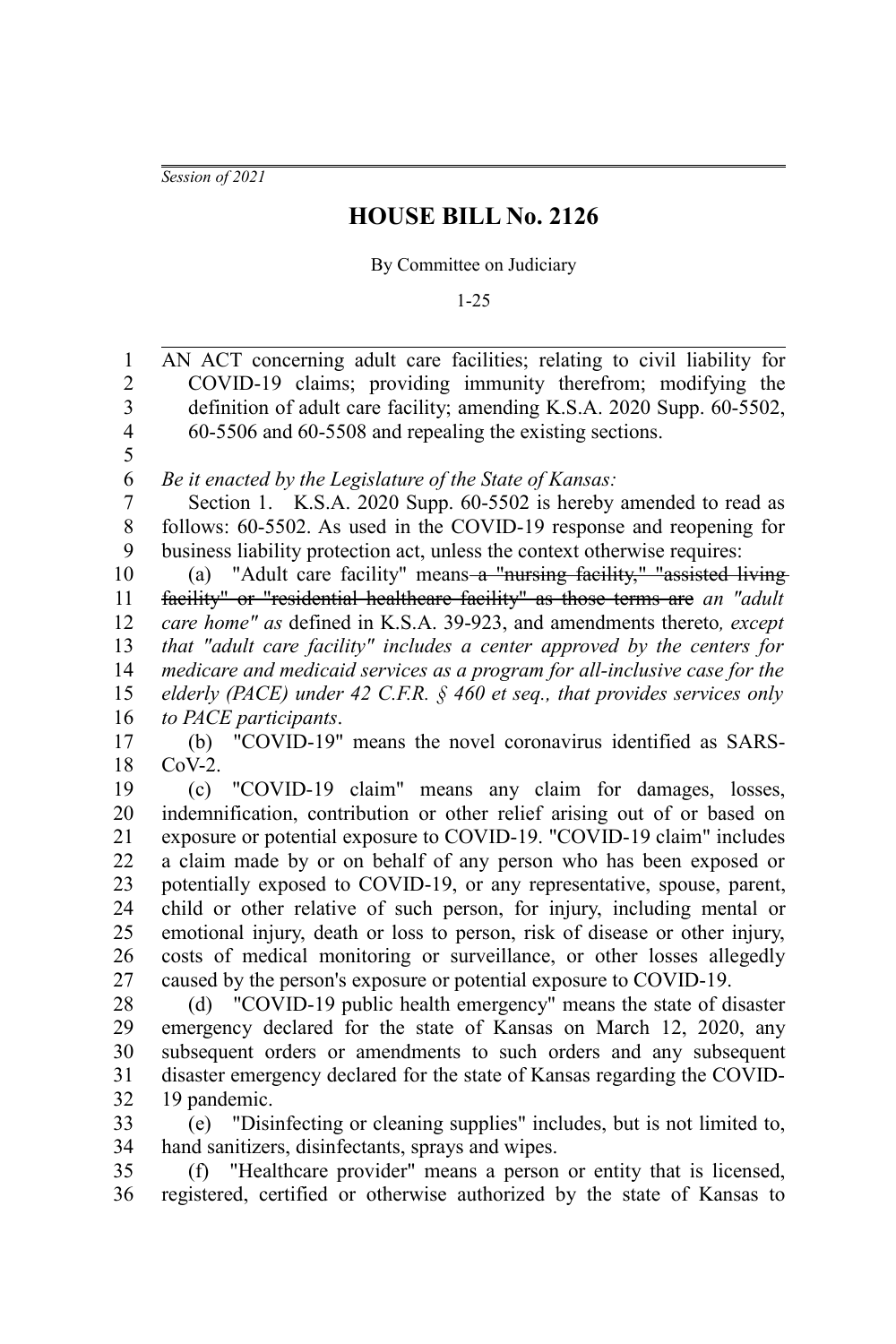provide healthcare services in this state, including a hospice certified to participate in the medicare program under 42 C.F.R. § 418 et seq. "Healthcare provider" does not include any entity licensed under chapter 39 of the Kansas Statutes Annotated, and amendments thereto. 1 2 3 4

(g) "Person" means an individual, for-profit or not-for-profit business entity, business trust, estate, trust, partnership, limited liability company, association, joint venture, public corporation, government or political subdivision, agency or instrumentality or any other legal or commercial entity. 5 6 7 8 9

(h) "Personal protective equipment" means coveralls, face shields, gloves, gowns, masks, respirators or other equipment designed to protect the wearer from the spread of infection or illness. 10 11 12

(i) "Product liability claim" means any strict liability, ordinary negligence or implied warranty claim or action brought for harm caused by the manufacture, production, making, construction, fabrication, design, formula, preparation, assembly, installation, testing, warnings, instructions, marketing, packaging, storage or labeling of the relevant product. 13 14 15 16 17

(j) "Public health directives" means any of the following that is required by law to be followed related to public health and COVID-19: 18 19

(1) State statutes, rules and regulations or executive orders issued by the governor pursuant to K.S.A. 48-925, and amendments thereto; 20 21

(2) federal statutes or regulations from federal agencies, including the United States centers for disease control and prevention and the occupational safety and health administration of the United States department of labor; or 22 23 24 25

(3) any lawful order or proclamation issued under authority of the Kansas emergency management act, and amendments thereto, by a board of county commissioners, the governing body of a city or a local health officer. 26 27 28 29

(k) "Qualified product" means: (1) Personal protective equipment used to protect the wearer from COVID-19 or the spread of COVID-19; (2) medical devices, equipment and supplies used to treat COVID-19, including products that are used or modified for an unapproved use to treat COVID-19 or prevent the spread of COVID-19; (3) medical devices, equipment or supplies utilized outside of the product's normal use to treat COVID-19 or to prevent the spread of COVID-19; (4) medications used to treat COVID-19, including medications prescribed or dispensed for offlabel use to attempt to combat COVID-19; (5) tests used to diagnose or determine immunity to COVID-19; (6) disinfecting or cleaning supplies; (7) clinical laboratory services certified under the federal clinical laboratory improvement amendments in section 353 of the public health service act, 42 U.S.C. § 263a; and (8) components of qualified products. 30 31 32 33 34 35 36 37 38 39 40 41 42

Sec. 2. K.S.A. 2020 Supp. 60-5506 is hereby amended to read as 43